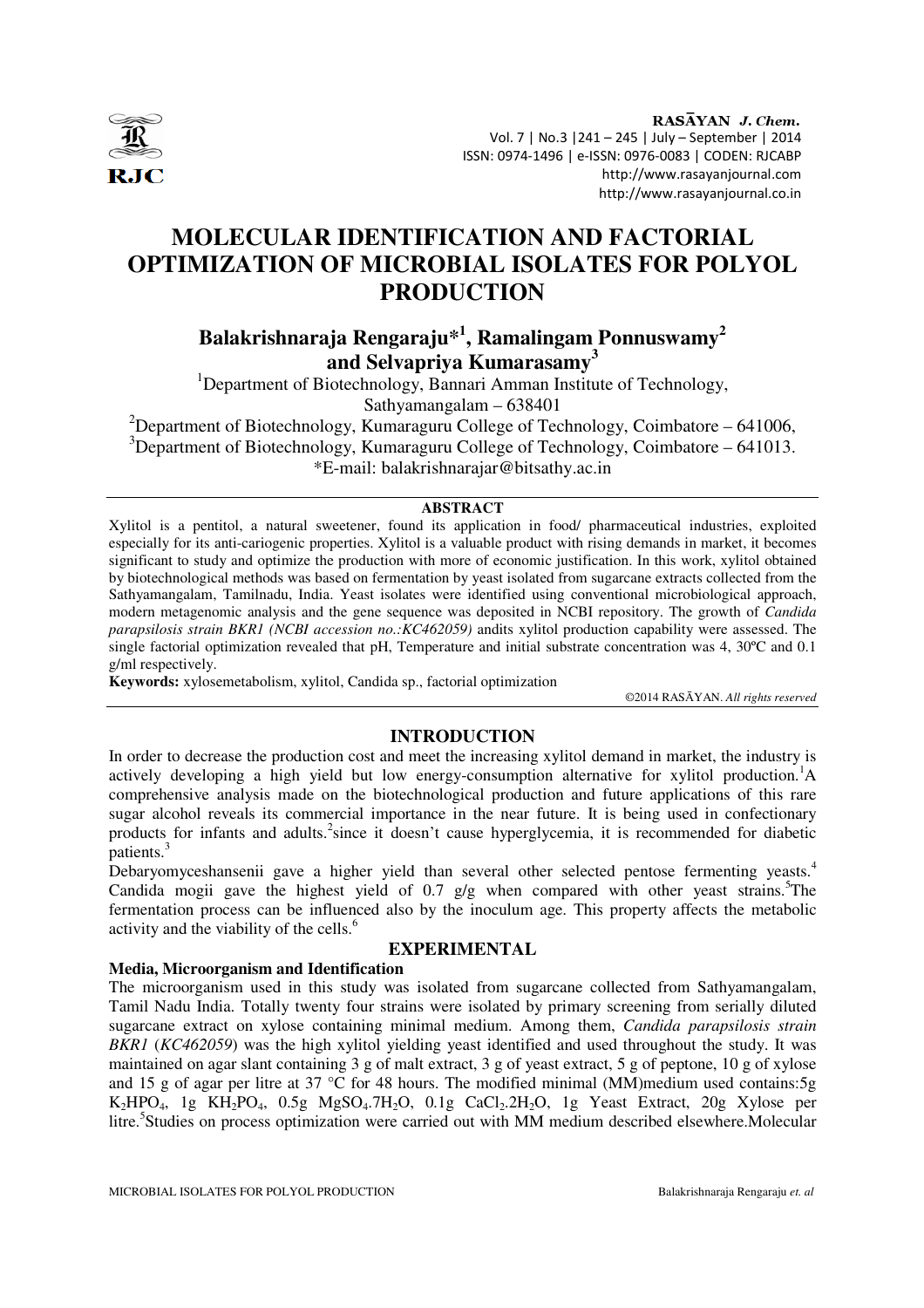identification of isolate was carried out based on 18S rRNA studies and the evolutionary relationship was found using phylogenetic analysis.

### **Fermentation Condition**

Petridishes inoculated with the *Candida parapsilosis strain BKR1* were incubated at 30<sup>°</sup>C for 48 hours. Fermentation was carried out in 250 ml Erlenmeyer flask at 35°C. MM medium was sterilized at 121°C for 20 min. After cooling the flasks to room temperature, the flasks were inoculated with grown culture broth.

### **Single Factorial Optimization**

The yeast cultures were optimized for the following parameters: pH, Temperature and initial xylose concentration. The cultures were optimized for the pH  $(3 – 7)$ , Temperature (25 - 45°C) and initial xylose concentration (2, 3, 5, 7, 10& 15 g/l).The broth samples were collected periodically to estimate biomass concentration.

#### **Analytical Methods**

The sugars and sugar alcohols were determined by high performance liquid chromatography using an ion moderated partition chromatography column SHODEX SC (8 mm X 300 mm) 1011 sugar column (300 X 7.8 mm). Samples are eluted with deionized HPLC grade water at a flow rate of 0.5 ml/min at 80°C and detected with a differential refractometer (WATERS 410). Fourier Transform IR spectroscopy was also performed for the samples in the range of  $1000 - 4000$  cm<sup>-1</sup>.

### **RESULTS AND DISCUSSION**

#### **Isolation and Identification of yeasts**

Among 27 strains isolated from PDA medium, five yeasts could able to survive in xylose assimilation test. (Data not shown)High xylitol yielding strain was identified using metagenomic analysis and deposited in the NCBI gene bank with accession number KC462059. It was identified and named as *Candida parapsilosis strain BKR1*based on 18s rRNA sequence similarities. The isolate was morphologically and microscopically confirmed as yeast genera (Fig.-1).

The evolutionary history was inferred using the Neighbour-Joining method<sup>13</sup>. The tree was drawn to scale, with branch lengths in the same units as those of the evolutionary distances used to infer the phylogenetic tree. The evolutionary distances were computed using the Maximum Composite Likelihood method<sup>6</sup> and are in the units of the number of base substitutions per site. Phylogenetic analyses were conducted using the MEGA 4.0 software tool (Fig.-1).



 $(a)$  (b)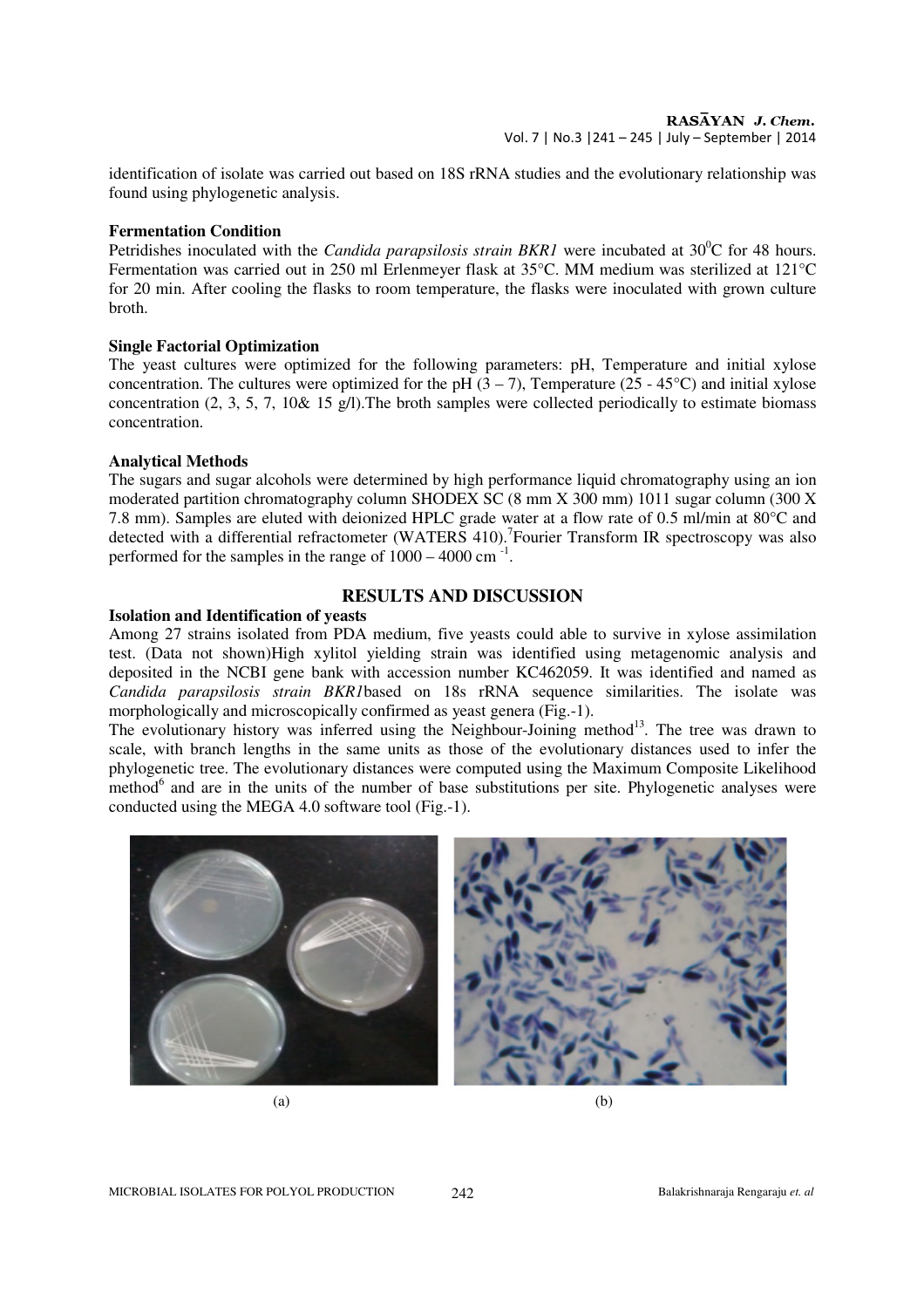

(c)

Fig.-1: (a) Morphological; (b) microscopic appearance and (c) Phylogenetic relationship of *C.parapsilosisstrain BKR1*

### **Xylitol Production and Optimization**

The biomass absorbance was plotted against time which is shown in Fig.-2. Also the substrate concentration and product concentration was measured using HPLC. The concentration of xylose was decreased to 1.96 mg/ml from initial 20 g/lafter 120 hours. The concentration of xylitol increases from 0.2 mg/ml to 1.47 mg/ml. Thus the approximate yield of xylitolwas 0.0735 g/g in 120 hours.

To determine the optimum pH for biomass and xylitol production with *Candida parapsilosis strain BKR1*, batch cultivations were carried out in 250 ml Erlenmeyer flasks varying pH 3 to 7. The results were summarized in Fig.3, for the biomass and xylitol production in terms of yield coefficients ( $Y_{p/s}$  and  $Y_{x/s}$ ). The biomass production was slightly higher at pH 5 rather than at pH 4. But the xylitol production was higher at the pH 4. Thus, optimal pH found for the xylitol production was preferably achieved at pH 4.First the yeast consumed xylose for its cellular metabolism and maintenance (~16 hours). Later the xylose substrate might have induced xylose reductase to produce xylitol at aerobic condition (~48 hrs). Xylose consumption and conversion to xylitol by the yeast was maximal at pH 4. (Fig 3) Therefore xylitol concentration and xylose consumption rate was superior at optimal pH value. However it is interesting that Deok-Kun Oh*.,* found the optimum pH for the xylitol production and growth of *C.parapsilosis* was pH 4.0.<sup>8</sup>The physiological factors play a major role in triggering xylose reductase gene.



Fig.-2: (a) Profiles of *Candida parapsilosis strain BKR1*growth *;* (b) Xylose depletion and Xylitol Production in the minimal modified medium containing 20g/l initial xylose concentration

MICROBIAL ISOLATES FOR POLYOL PRODUCTION 243 Balakrishnaraja Rengaraju *et. al*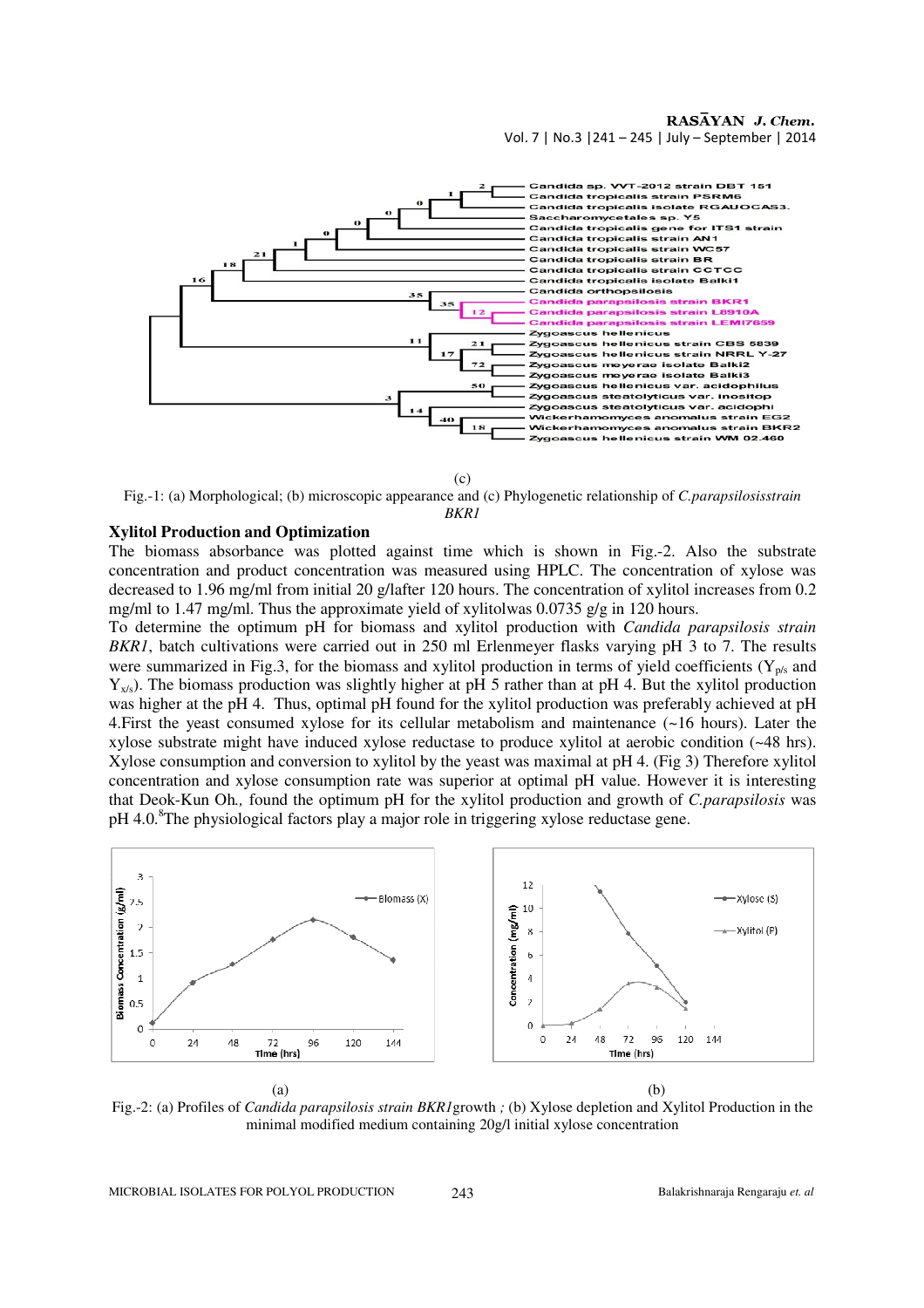### RASAYAN J. Chem. Vol. 7 | No.3 |241 – 245 | July – September | 2014

In the xylose fermentation, temperature is a critical factor and has perceptive influence on metabolic activities of yeast. However from the graph, Fig.4, it is observed that temperature above 35°C tends to reduce the xylitol productivity. The result is reassuring the invention of Deok-Kun Oh that the yield of xylitol is maximum at optimum  $30^{\circ}$ C.<sup>8</sup>The suitable temperature for maximal xylitol production and growth of *C.parapsilosis* is 30°C. This is in accordance with the earlier published results of authors who worked with *Candida parapsilosis*.

It was proved experimentally that initial xylose concentration can influence the xylitol production. At the same time initial rise in the concentration of xylose enhances the oxygen level, therefore avoiding the inhibition of microbial growth. The results shown in Fig.5 is strongly supporting the findings of Ghindea et al (2010) who stated that at high substrate concentrations, a significant cellular growth takes place at the beginning of the fermentation process, and the xylitol production rate is considerably improved later for the *Candida sp.,*. <sup>6</sup>Thus the optimized xylose concentration was found to be0.1 g/ ml.All the experiments were carried out three times for checking consistency. Further increase in xylose concentration reduces the xylitol production and disrupts the pathway to xylulose production (datas not shown).

Oxygen represents an important factor in xylose degradation by yeasts. Xylitol is the intermediary product which was readily acted by xylitol dehydrogenase and converted to xylulose. It is significant to note that the gas transport alters the xylose uptake rate. Even slight variation in the substrate utilization triggers the xylitol dehydrogenase and converts the accumulated xylitol.<sup>9</sup>





(c)

Fig.-3: (a) Effect of pH, (b) Temperature and (c) Initial xylose concentration on *candida parapsilosisstrain BKR1* growth and Xylitol production with standard error bars.

#### **Product validation**

The cell free fermentation broth were decolorized and extracted for xylitol using ethyl acetate manually. The samples were analysed in both FTIR and HPLC. The peaks obtained from the FTIR suggest that there is more C –OH; C-H and aldehyde bonds are present in the sample. This ascertains that the poly alcohol